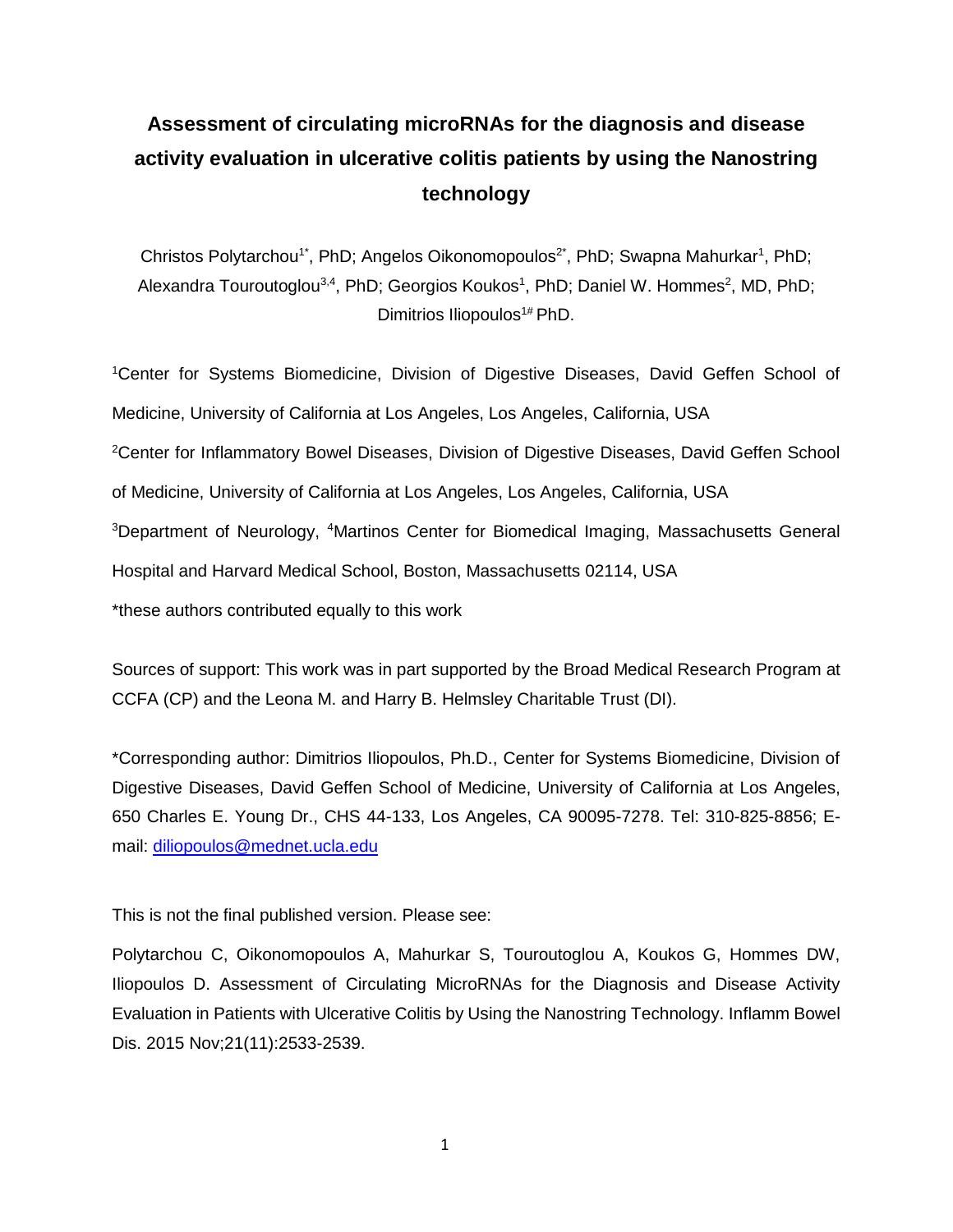## **Abstract**

**Background:** Clinical decision and patient care management in inflammatory bowel diseases is largely based on the assessment of clinical symptoms, while the biomarkers currently in use poorly reflect the actual disease activity. Therefore, the identification of novel biomarkers will serve an unmet clinical need for IBD screening and patient management. We examined the utility of circulating microRNAs for diagnosis and disease activity monitoring in ulcerative colitis (UC) patients.

**Methods:** Blood serum microRNAs were isolated from UC patients with active and inactive disease and healthy donors. High-throughput microRNA profiling was performed using the Nanostring technology platform. Clinical disease activity was captured by calculating the partial Mayo score. C-reactive protein (CRP) was measured in UC patients as part of their clinical monitoring. The profiles of circulating microRNAs and CRP were correlated with clinical disease indices.

**Results:** We have identified a signature of 12 circulating microRNAs that differentiate UC patients from control subjects. Moreover, six of these microRNAs significantly correlated with UC disease activity. Importantly, a set of four microRNAs (hsa-miR-4454, hsa-miR-223-3p, hsa-miR-23a-3p, and hsa-miR-320e) which correlated with UC disease activity, were found to have higher sensitivity and specificity values than CRP.

**Conclusions:** Circulating microRNAs provide a novel diagnostic and prognostic marker for UC patients. The use of an FDA approved platform could accelerate the application of microRNA screening in a GI clinical setting. When used in combination with current diagnostic and disease activity assessment modalities, microRNAs could improve both IBD screening and care management.

**Keywords:** blood biomarkers, UC, disease activity, microRNAs

2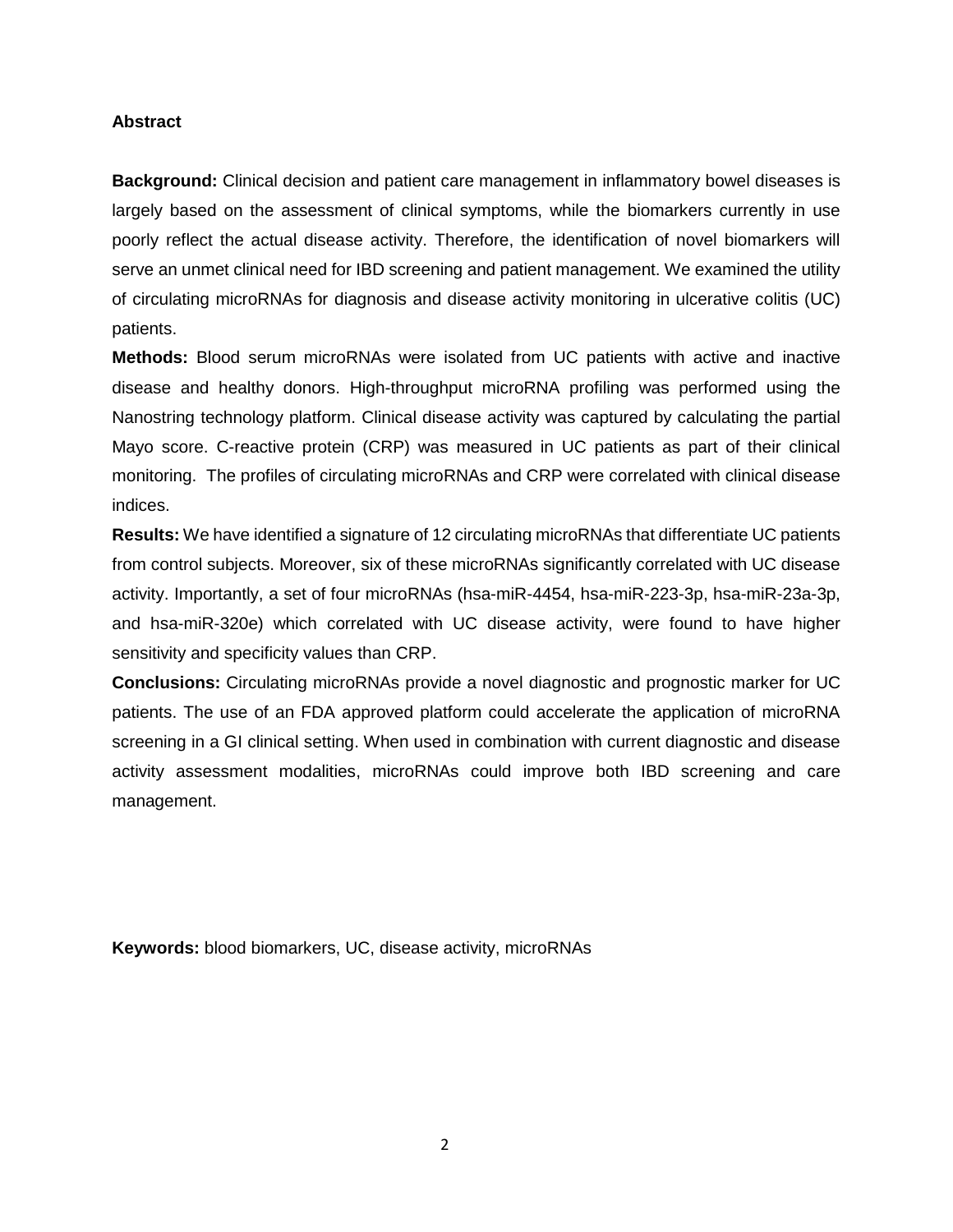### **Introduction**

Inflammatory bowel diseases (IBD), consisting primarily of ulcerative colitis (UC) and Crohn's disease (CD), are chronic idiopathic pathological conditions characterized by frequent inflammatory episodes in the gastrointestinal track.<sup>1, 2</sup> The prevalence of IBD around the world varies substantially with the higher prevalence recorded in Europe and the United States.<sup>3</sup> Moreover there is an increasing manifestation of IBD in the developing countries.<sup>3</sup> In the United States the prevalence of pediatric CD and UC is approximately 43 and 28 per 100,000 individuals, respectively.<sup>4</sup> In adults, the corresponding numbers are 201 and 238 per 100,000 individuals.<sup>4</sup> Overall in the United States approximately more than one million people suffer today from IBD.<sup>5</sup>

Current clinical decisions in IBD are based on clinical examinations and assessment of symptoms resulting in disease activity indices, in combination with histopathology, endoscopy, and imaging techniques.<sup>6</sup> Evaluating IBD disease activity from clinical indices is often inaccurate due to the subjective recording of symptoms.<sup>7</sup> Additionally, most of the imaging techniques are invasive, painful, time-consuming and expensive causing significant burden on the patient. To overcome the above challenges a number of biomarkers is routinely applied in combination to the above methods to facilitate diagnosis and assess disease activity.<sup>8</sup> Most commonly applied IBD biomarkers include fecal proteins calprotectin and lactoferin<sup>9</sup> and serological proteins such as Creactive protein (CRP). CRP is a liver-derived protein that is produced in acute response to various inflammatory stimuli.<sup>10</sup> Although CRP correlates with IBD disease activity it shows low specificity and high expression heterogeneity in CD and UC patients.<sup>11-13</sup> Fecal biomarkers correlate with IBD disease activity and relapse but harvesting feces samples is a hurdle for IBD patients.<sup>8, 9, 14</sup> Thus even nowadays, diagnosis and management of IBD remain challenging to the most experienced physicians. Therefore, the identification of novel, accurate non-invasive IBD biomarkers to monitor disease activity would serve an unmet medical need.

MicroRNAs are small (18-25 nucleotides) non-coding RNA molecules that act as negative regulators of gene expression at the post-translational level.<sup>15</sup> Several studies have demonstrated differential microRNA expression patterns between healthy and diseased individuals particularly for cancer,<sup>16</sup> cardiovascular<sup>17</sup> and inflammatory diseases<sup>18, 19</sup> including UC and CD.<sup>20, 21</sup> Emerging evidence suggests that microRNAs can be found in serum and plasma as well as urine, at stable, reproducible and consistent expression levels.<sup>22, 23</sup> Additionally, recent studies have correlated the expression levels of circulating microRNAs with disease diagnosis and clinical outcomes. 24, 25

3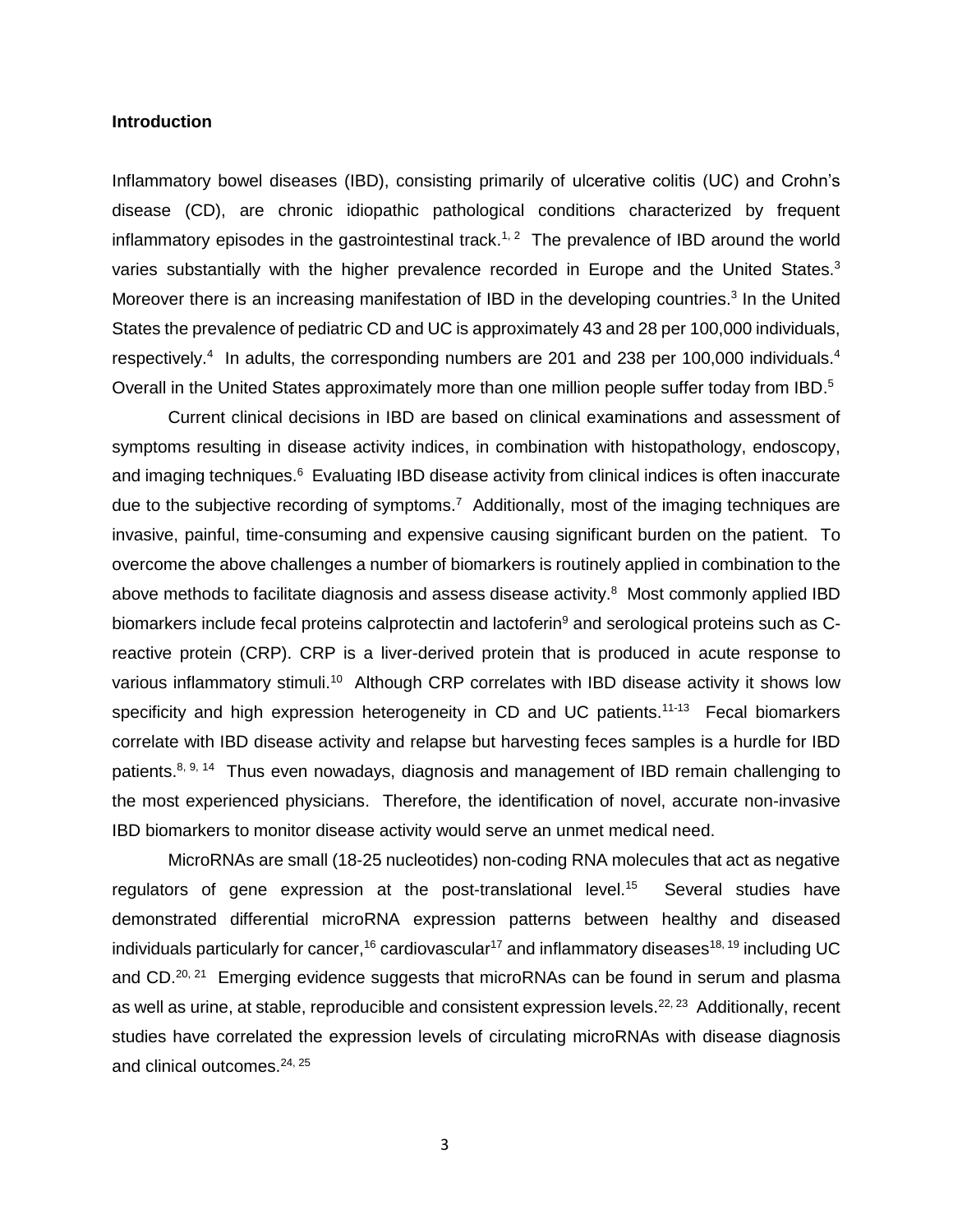The purpose of our study was to evaluate the potential of serum microRNAs as diagnostic and disease activity assessment tools in adult patients of UC. We have employed the Nanostring platform technology to perform microRNA expression profiling in serum samples of active and inactive UC patients and healthy controls. We have identified a microRNA gene signature that discriminates between healthy and UC and correlates with the respective disease activity index. This is the first report on a set of circulating microRNAs that correlate and can be reliably employed to assess disease activity in UC.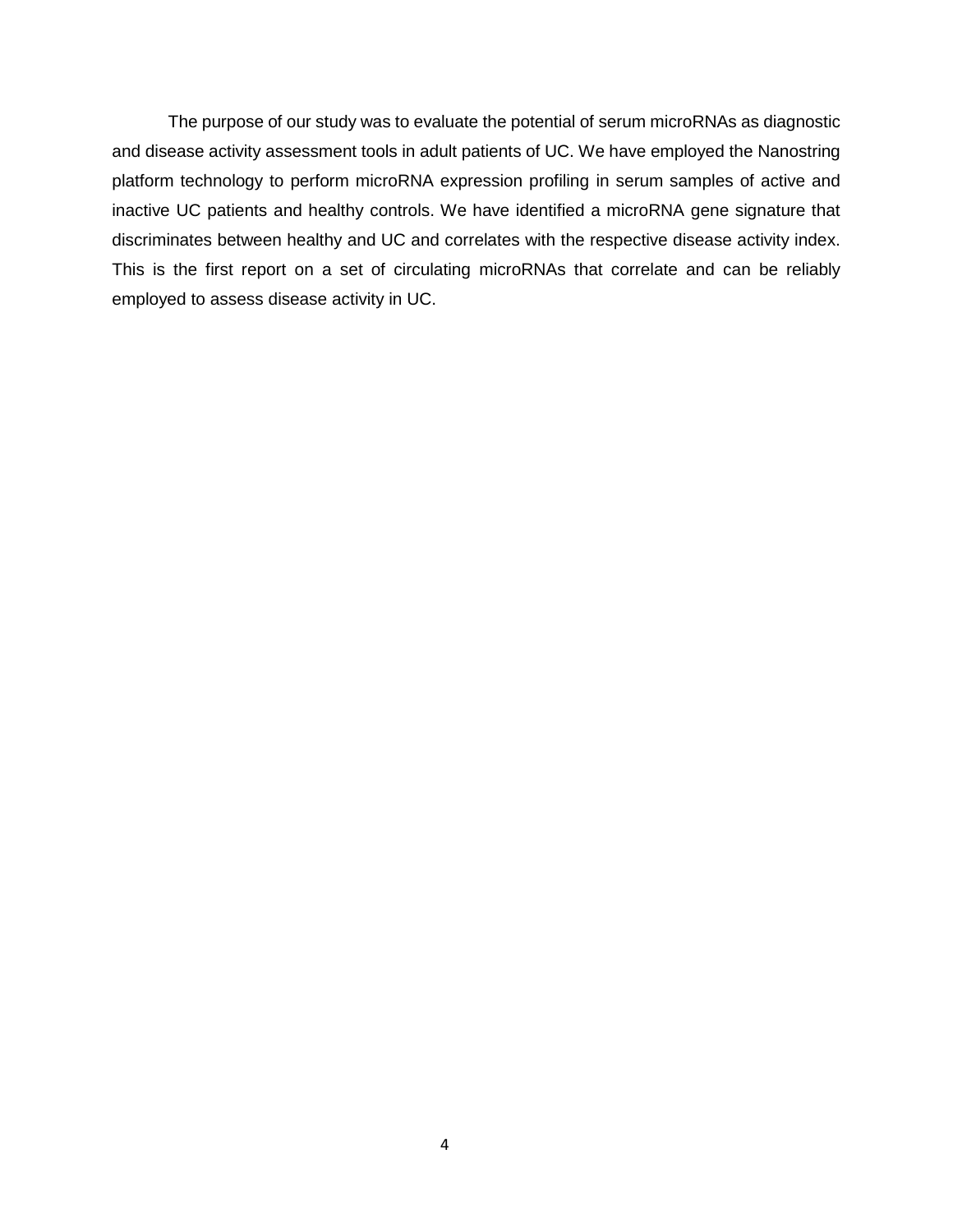## **Materials and methods**

**Blood samples:** Whole blood from UC patients and healthy donors (IRB#12-000420) was subjected to serum and peripheral blood mononuclear cells (PBMCs) isolation by centrifugation (1600g, 15 minutes,  $4^{\circ}$ C) and Ficoll (Roche) gradient centrifugation (1600g, 10 minutes,  $4^{\circ}$ C), respectively.

# **Partial Mayo index**

Partial mayo index was calculated by the treating physician at every clinical visit based on assessment of stool frequency, rectal bleeding, and physician's global assessment. Every parameter was estimated on a scale from 0 to 4 as previously described.<sup>26</sup> Based on the partial Mayo index UC patients were categorized in remission (≤2), moderately active (3-4), severely active (≥5).

# **CRP measurements**

C-reactive protein (CRP) detection in blood serum samples was performed in the main clinical laboratory of the Ronald Reagan Medical school of University of California, Los Angeles (UCLA). Venus blood was collected in yellow top BD Microtainer Laboratory Plastic Capillary Blood Collectors supplemented with Clot additive. Approximately, 1 mL of venous blood (0.5 mL serum) was used for the detection of CRP via nephelometry. The reference range of the detection method is <0.8 mg/dL.

# **RNA isolation**

RNA was isolated from serum samples using the miRNeasy Serum/Plasma Kit (Qiagen) and from PBMCs with the miRCURY Cell and Plant RNA Isolation Kit (Exiqon) according to the manufacturer's instructions. Eluted RNA from serum samples and PBMCs was further purified and concentrated by using Amicon Ultra YM-3 columns (3000 kDa MWCO, Millipore).

# **Nanostring analysis**

RNAs following hybridization reactions were processed using the nCounter Prep Station and subsequently the nCounter Digital Analyzer and analyzed by nSolver software, v1.1 (Nanostring Technologies). Normalization was performed using all the microRNAs with coefficient of variation less than 70%.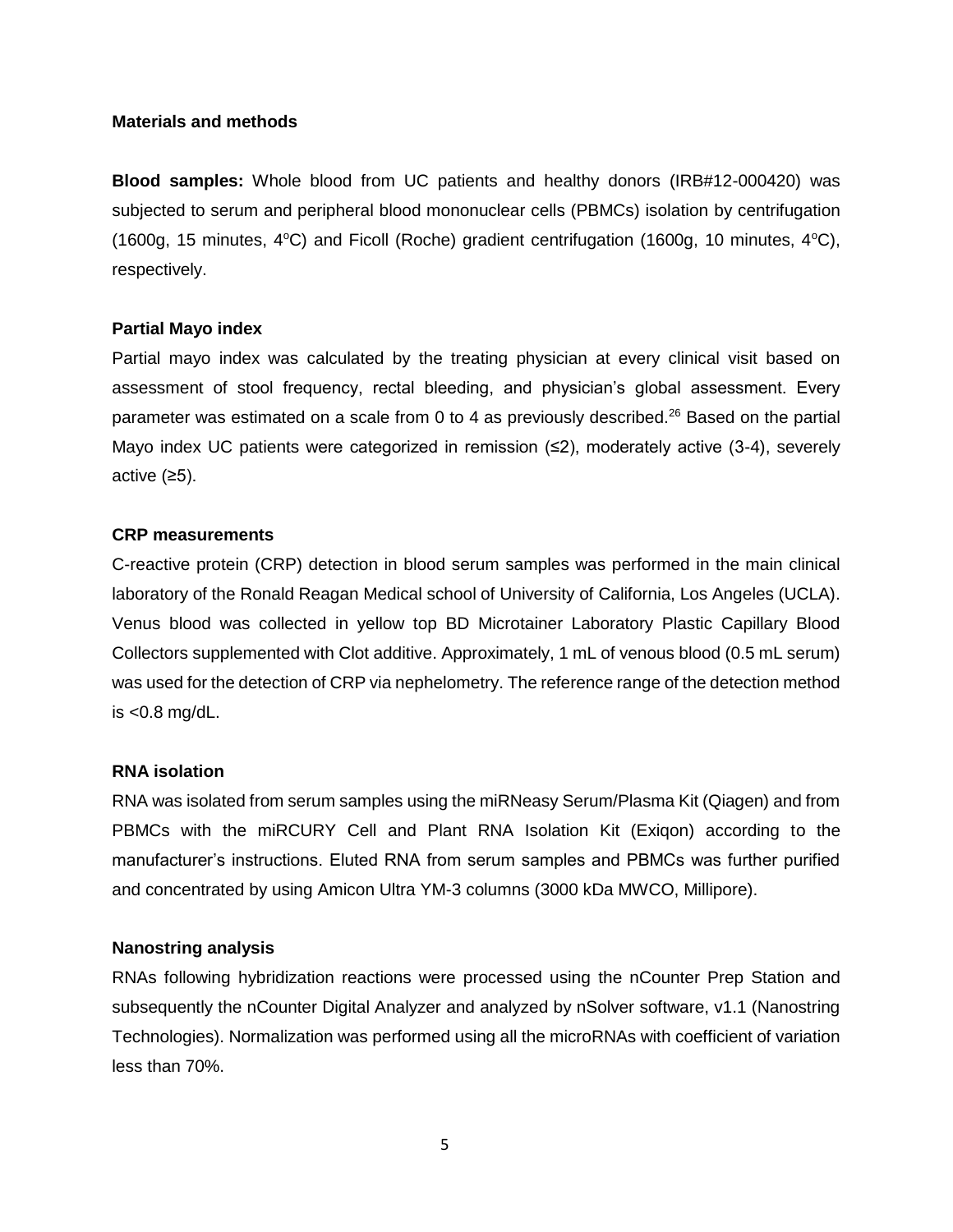## **Statistical analysis**

Statistical analyses were performed with the use of Origin software, version 8.6. Student's t-test was used to examine the statistical difference in microRNA levels between control samples and specimens derived from active and inactive UC patients. The correlation significance was determined by means of Spearman correlation analyses. A *P* value of 0.05 or less was considered to indicate statistical significance. The ROC curves were generated using ROCR package (http://rocr.bioinf.mpi-sb.mpg.de/ROCR.pdf) in R/Bioconductor. Area under the curve and its significance was calculated using the 'verification' package [\(http://cran.r](http://cran.r-project.org/web/packages/verification/verification.pdf)[project.org/web/packages/verification/verification.pdf\)](http://cran.r-project.org/web/packages/verification/verification.pdf). Linear regression analysis using both CRP and microRNAs as independent variables and the partial Mayo score as the dependent variable to determine whether both measures contributed redundantly or synergistically to the prediction of disease severity. Regression analyses were conducted using PASW Statistics 21, Release Version 21.0.0 (SPSS, Inc.).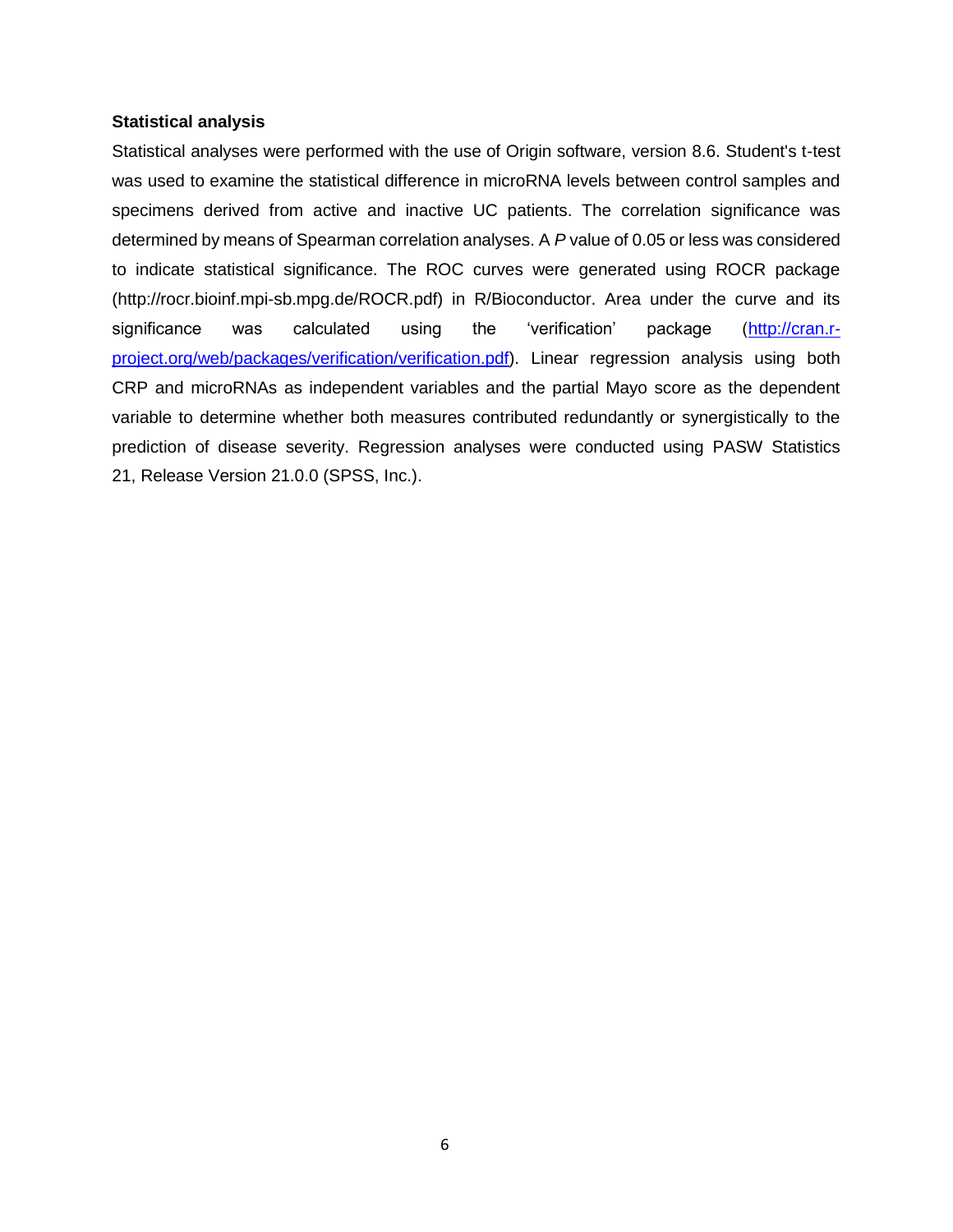## **Results**

## **Identification of a Serum MicroRNA Signature for UC patients**

To identify microRNAs with potential diagnostic value, we performed microRNA profiling analysis using the Nanostring Technology platform and compared the levels of microRNAs expressed in the serum of healthy controls (n=21) relative to UC patients (n=46). The clinical characteristics of patient groups and healthy controls are presented in **Table 1**. This approach revealed 12 microRNAs to be differentially expressed between control and UC patients (**Figure 1A**). Specifically, 9 microRNAs were up-regulated (miR-223a-3p, miR-23a-3p, miR-302-3p, miR-191- 5p, miR-22-3p, miR-17-5p, miR-30e-5p, miR-148b-3p, miR-320e) and 3 were down-regulated (miR-1827, miR-612, miR-188-5p) in UC patient vs control serum samples (**Figure 1B**).

## **Identification of a Serum MicroRNA Signature correlated with UC Disease Activity**

To identify microRNAs that correlate with UC disease activity we performed microRNA profiling analysis in serum samples derived from UC active (n=24) and inactive (in remission) (n=22) patients. This approach revealed six microRNAs (miR-4454, miR-223-3p, miR-23a-3p, miR-148b-3p, miR-320e and miR-4516) significantly down-regulated in UC patients in remission relative to patients with active disease (**Figure 2A**). Analysis of the CRP, by using a nephelometry assay, revealed lower levels of CRP in inactive UC patients compared to active (**Figure 2B**) and calprotectin (**Supplementary Figure 1**) however neither reached statistical significance.

Subsequently, we investigated the correlation between the microRNA levels and the partial Mayo score, a well-established disease activity index for UC. UC patients were clustered according to their partial Mayo scores in three groups: a) patients in remission (n=22); b) patients with moderately active disease (n=10) and c) patients with severely active disease (n=14). The levels of miR-223-3p, miR-4454, miR-23a-3p, miR-148b-3p, miR-320e and miR-4516 positively correlated with disease severity (**Figure 3A)**. Five microRNAs (with the exception of miR-148b-3p, **Supplementary Figure 2**) were significantly higher in severely active UC patients in comparison to inactive patients. However, the difference between patients in remission and moderately active patients did not reach statistical significance. Most importantly, the CRP levels did not exhibit statistically significant differences between any of the same groups of UC patients (**Figure 3B**), suggesting that microRNA analysis consists a more reliable means in monitoring disease activity than CRP.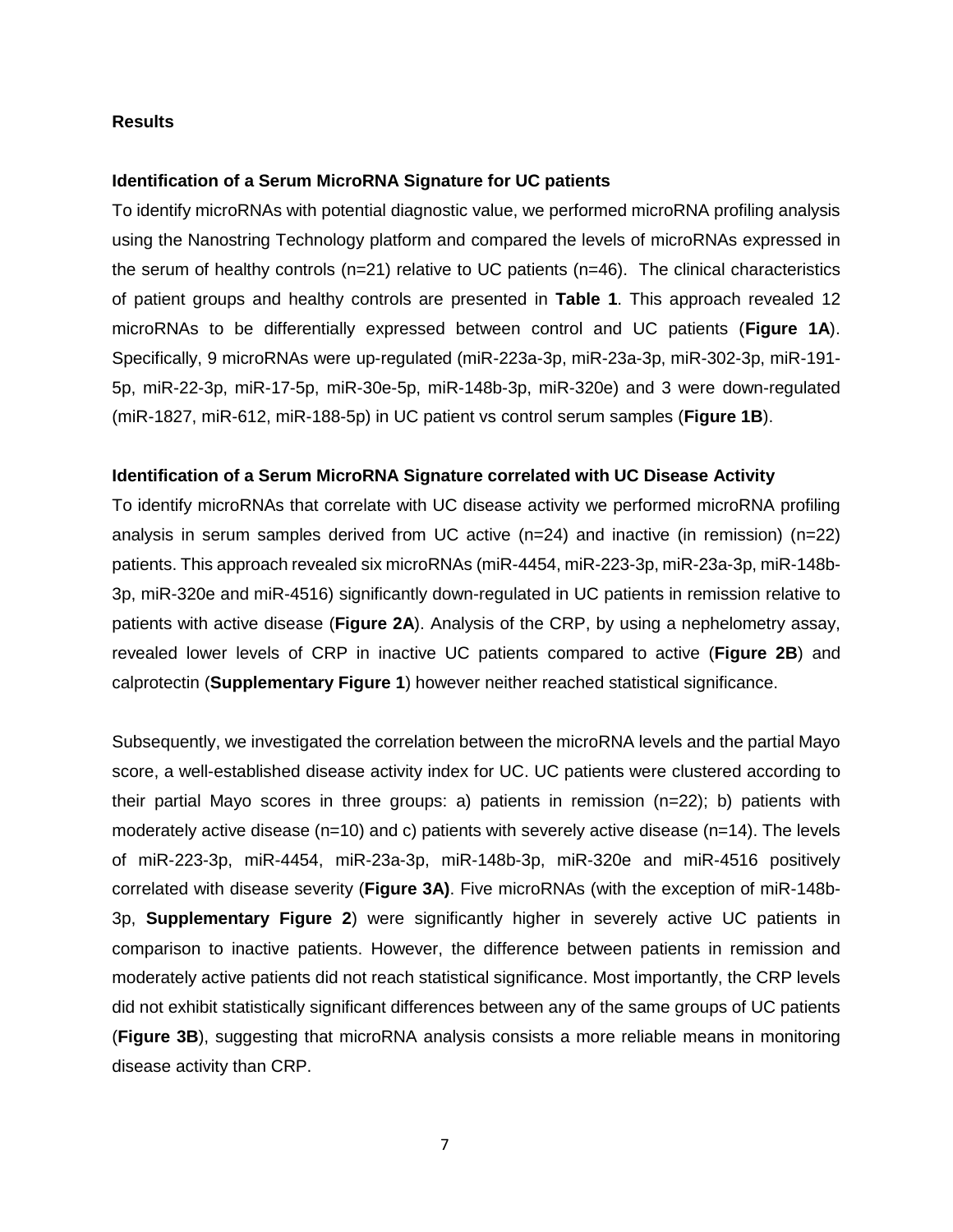To compare the diagnostic value of the identified microRNAs we plotted their levels against the disease activity index or CRP. As shown in **Figure 4A** four microRNAs correlated significantly with the partial Mayo score of active and inactive UC patients (**Supplementary Figure 3**). However, CRP levels failed to reach significant correlation with the partial Mayo score (**Figure 4B**). Importantly, all microRNAs demonstrated a higher Spearman r value in comparison to CRP indicative of the higher correlation to the partial Mayo score than CRP. To the best of our knowledge this is the first demonstration of significant correlation between levels of circulating microRNAs and disease activity in UC. In accord, the above data propose that serum derived microRNAs might hold superior prognostic value than CRP.

#### **Sensitivity and Specificity Analysis of the Serum UC MicroRNA Signature**

In order to further explore the performance of the identified microRNA signature as disease activity biomarkers we calculated the specificity and sensitivity of each microRNA as well as of their combination. As benchmark we used CRP, for which we calculated the sensitivity and specificity in the UC patients. Sensitivity describes the ability of the test to identify correctly true positives, in this case patients with active disease as indicated by the disease activity index. On the other hand specificity, describes the predictive ability of the test to identify true negatives, which are patients in remission as indicated by the partial Mayo score. The threshold value for CRP to distinguish active from inactive IBD patients is 0.8 mg/mL as indicated by the guidelines of the UCLA Clinical Laboratory and Pathology Services [\(https://online.lexi.com/lco/action/doc/retrieve/docid/ucla/86972\)](https://online.lexi.com/lco/action/doc/retrieve/docid/ucla/86972). By applying the above threshold we calculated that the sensitivity and specificity of CRP method for UC is 37% and 95% respectively (**Figure 5A**). In order to find the best threshold value of each microRNA we generated a receiver operating characteristics (ROC) curve by applying a R statistical package called "verification". The sensitivity and specificity of miR-4454, miR-223-3p, miR-23a-3p, and miR-320e are 70%-68%, 79%-72%, 79%-68%, and 67%-67% (**Supplementary Figure 4**), respectively. Among all combinations of microRNAs the one with the highest sensitivity (78%) and specificity (81%) was the one of combining all four microRNAs (**Figure 5B**). This is the first comparison between serum microRNAs and CRP as disease activity biomarkers in IBD. The above data suggest that the analysis of the four circulating microRNAs provides superior sensitivity and comparable specificity to CRP for the detection of active UC.

#### **Predictive values of Serum microRNAs and CRP in UC patients**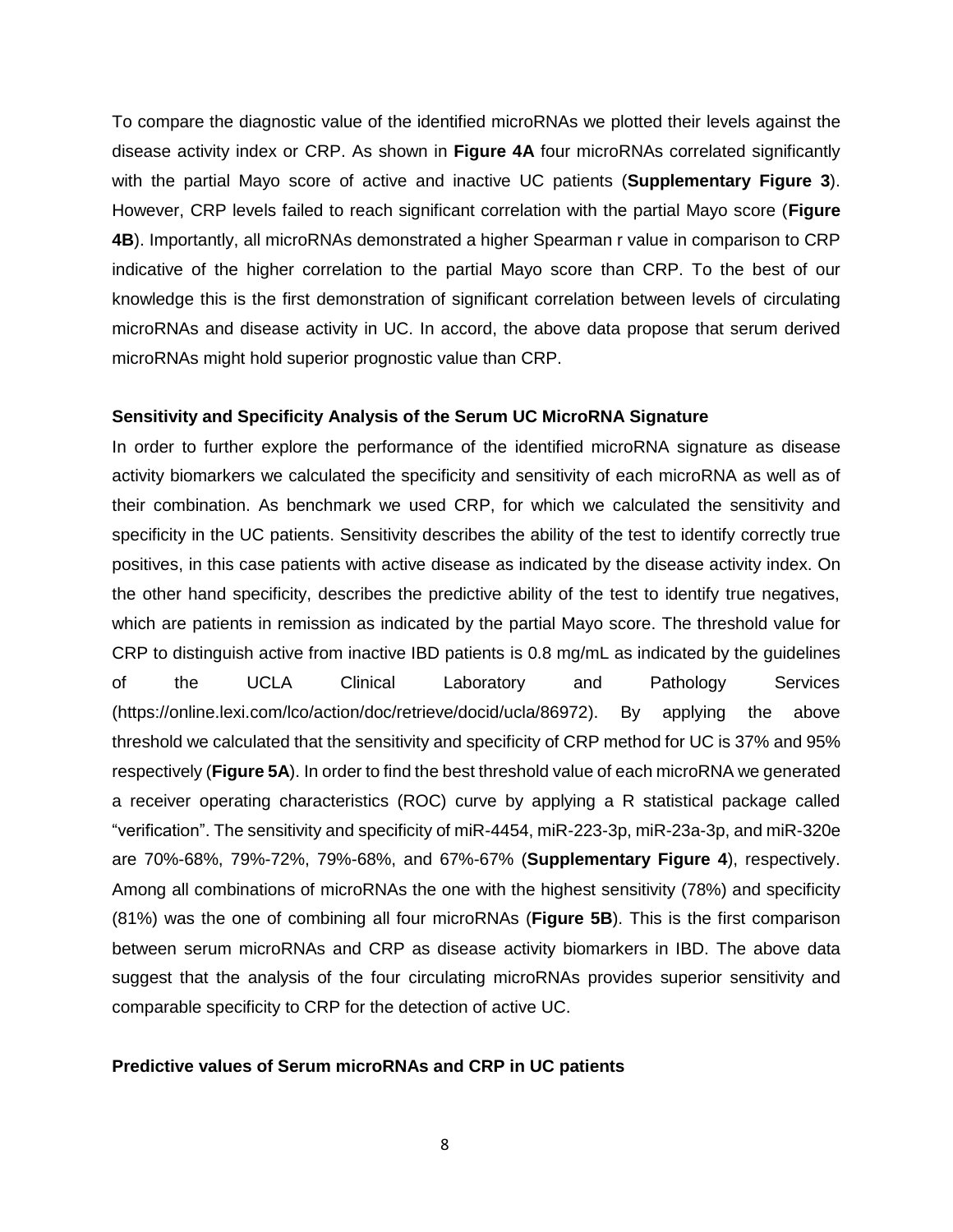To compare the utility of microRNAs and CRP independently or in combination to reflect disease severity we conducted a linear regression analysis. We used both CRP and microRNAs as independent variables and the partial Mayo score as the dependent variable. Simple regression analysis revealed that disease severity, as measured by partial Mayo score, is predicted by both microRNAs (r=0.56, p<0.01) and CRP (r=0.09, p<0.59). Importantly, using multiple linear regression, when both microRNAs and CRP were entered into a single prediction model, the CRP no longer reflected disease severity. In fact, when removing the common variance shared by microRNAs and CRP, microRNAs became the only significant predictor of disease severity, accounting for a total of 38% of its variance. These analyses suggest that the predictive/prognostic use of CRP is covered by the microRNAs. Furthermore, these results show that using both variables to predict the severity of disease provides no additional information than the measurement of microRNAs alone.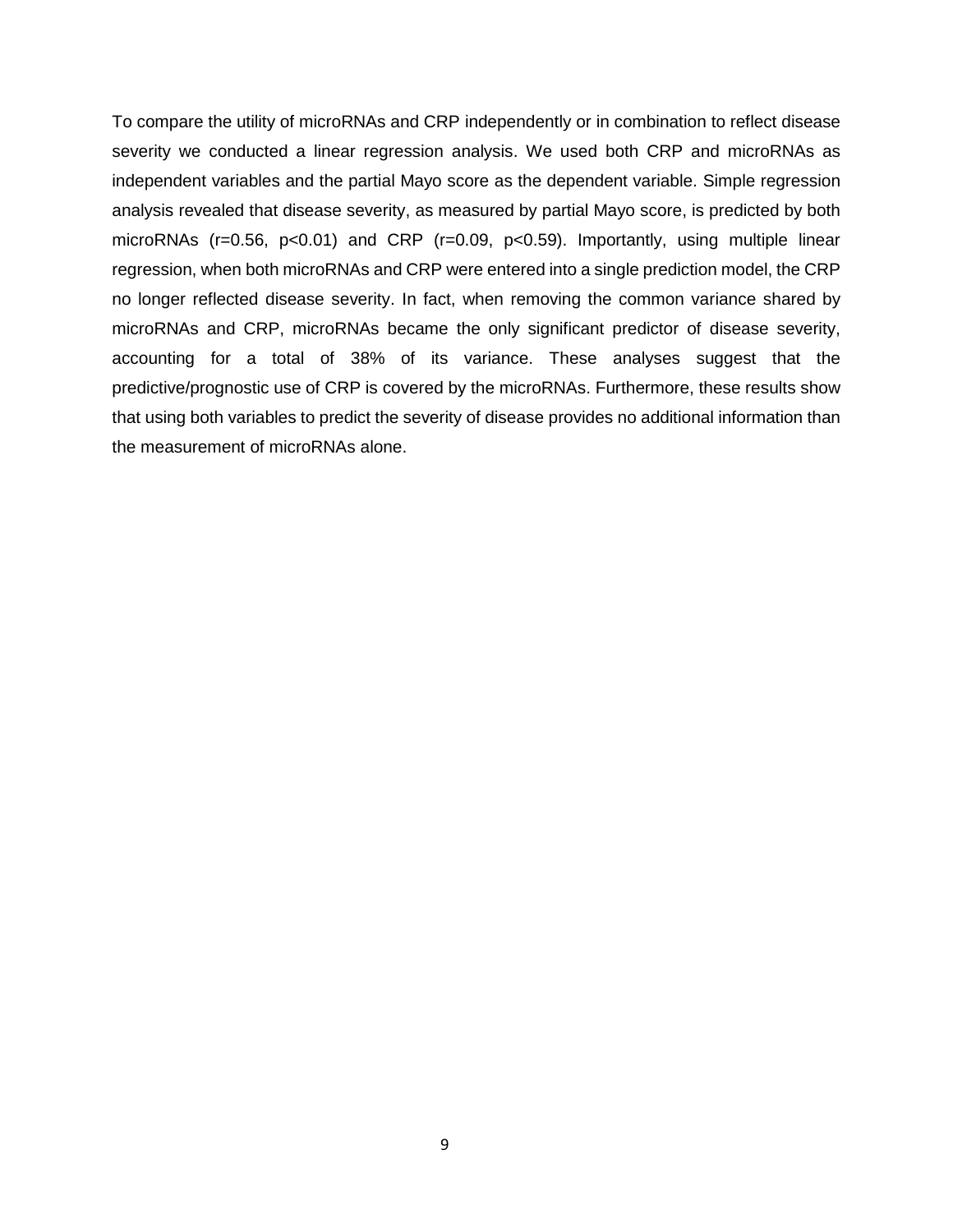## **Discussion**

The detection of blood circulating microRNAs has opened new avenues in the development of diagnostic and prognostic biomarkers for different human diseases, including inflammatory diseases.<sup>22</sup> Previous studies have performed microRNA analysis in different blood fractions (serum, plasma, PBMCs) or in whole blood and have identified different microRNA signatures involved with different clinicopathological parameters in human diseases.<sup>27, 28</sup> Interestingly, the microRNA profiles between serum and plasma have been very similar, suggesting that both fractions can be used for evaluation of circulating microRNAs.<sup>22</sup> Our aim in this study was to evaluate if circulating microRNAs could have diagnostic and/or prognostic value for UC patients relative to well-known biomarkers such as CRP and the Mayo score.

A major issue to potentially develop a diagnostic and/or prognostic microRNA blood test is the identification of the appropriate method of normalization for the microRNA expression levels. Different microRNA array technologies use different microRNAs for normalization, thus the data depend on each technology and cannot be easily compared. Importantly, there are no microRNAs or other small RNAs in serum samples have been shown to be preserved at abiding levels among different samples, suggesting the lack of standard 'housekeeping' genes. In fact, the use of housekeeping genes (such as actin or U6) in analyses of serum samples would rather reflect the presence or sample contamination with lysed blood cells. Thus, the traditional reference genes can be used not as standards but could serve as a quality control indicator to exclude samples with hemolysis. In addition, the inclusion of a spike-in RNA can rather serve as an internal control for monitoring the efficiency/consistency of microRNA isolation from serum samples than a reference gene. Therefore, here normalization was performed to the global levels of microRNAs present in the serum samples. A second important parameter is that evaluating the microRNA expression levels by PCR analysis or microarray analysis involves an amplification step that actually affects the outcome (microRNA levels). To evaluate the levels of microRNAs and limit the effects of the amplification step, we have used novel technology, called Nanostring technology, which recently received an FDA clearance (http://www.nanostring.com/company/corp\_press\_release?id=93). In this study, our findings fulfill these important criteria, pointing to the potential use of these UC microRNA signatures as diagnostic and/or prognostic tools in the clinic.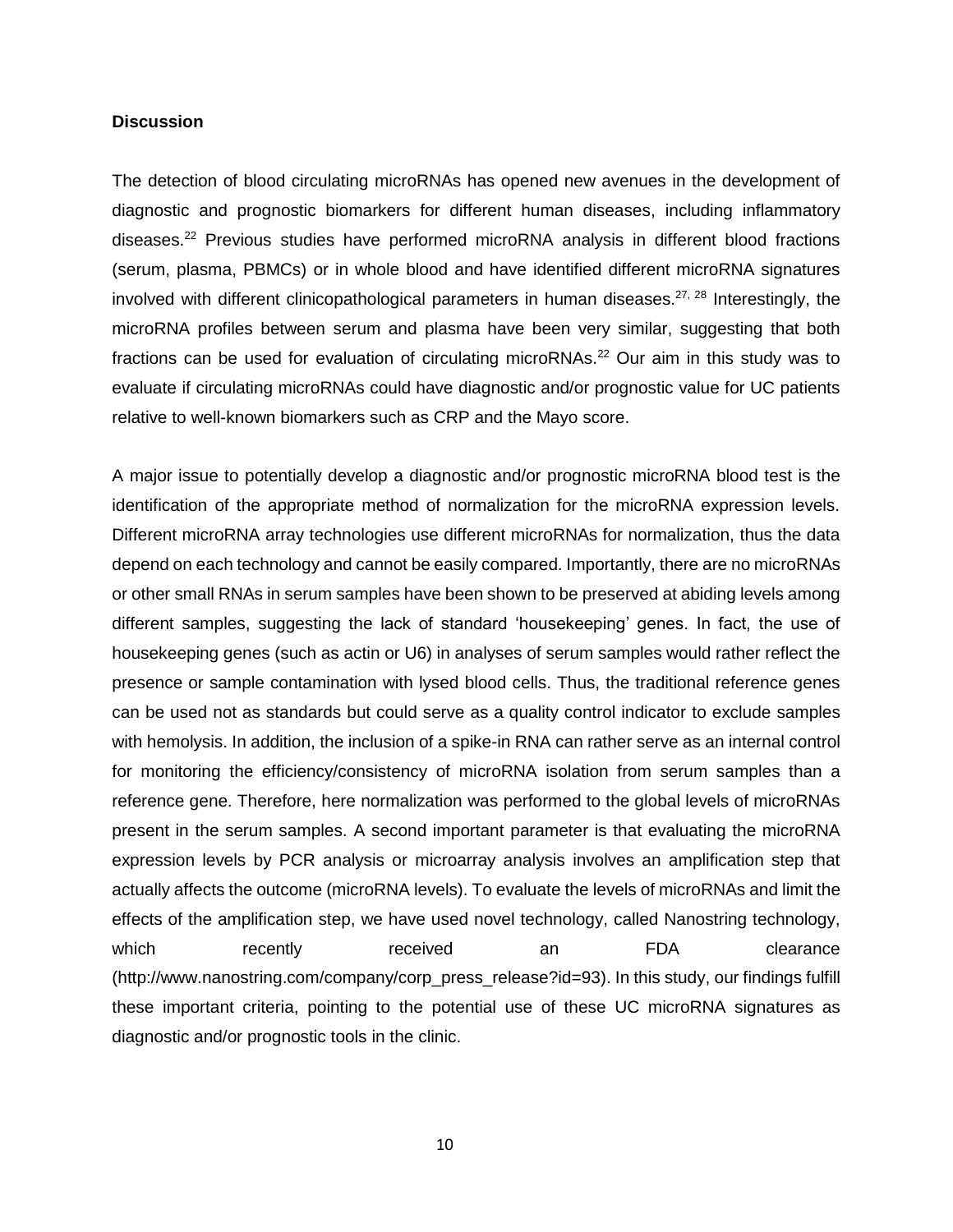In the current study we report the identification of a panel of serum microRNAs as novel biomarkers of UC disease activity. Given the recent IBD prevalence data, there is an unmet medical need for improved assessment of disease activity and detection of early response to applied therapies. These goals should be reached in combination with decrease in the costs associated to the high levels of care utilization. Furthermore, with analyses focused more on specific subgroups of patients, the set of serum microRNAs identified here could be tested for its utility in patient risk stratification, monitoring disease activity, the timely detection of disease flares/relapse and the assessment of drug responses. These applications represent significant steps towards a prevention-oriented care medicine, and control of smoldering disease activity.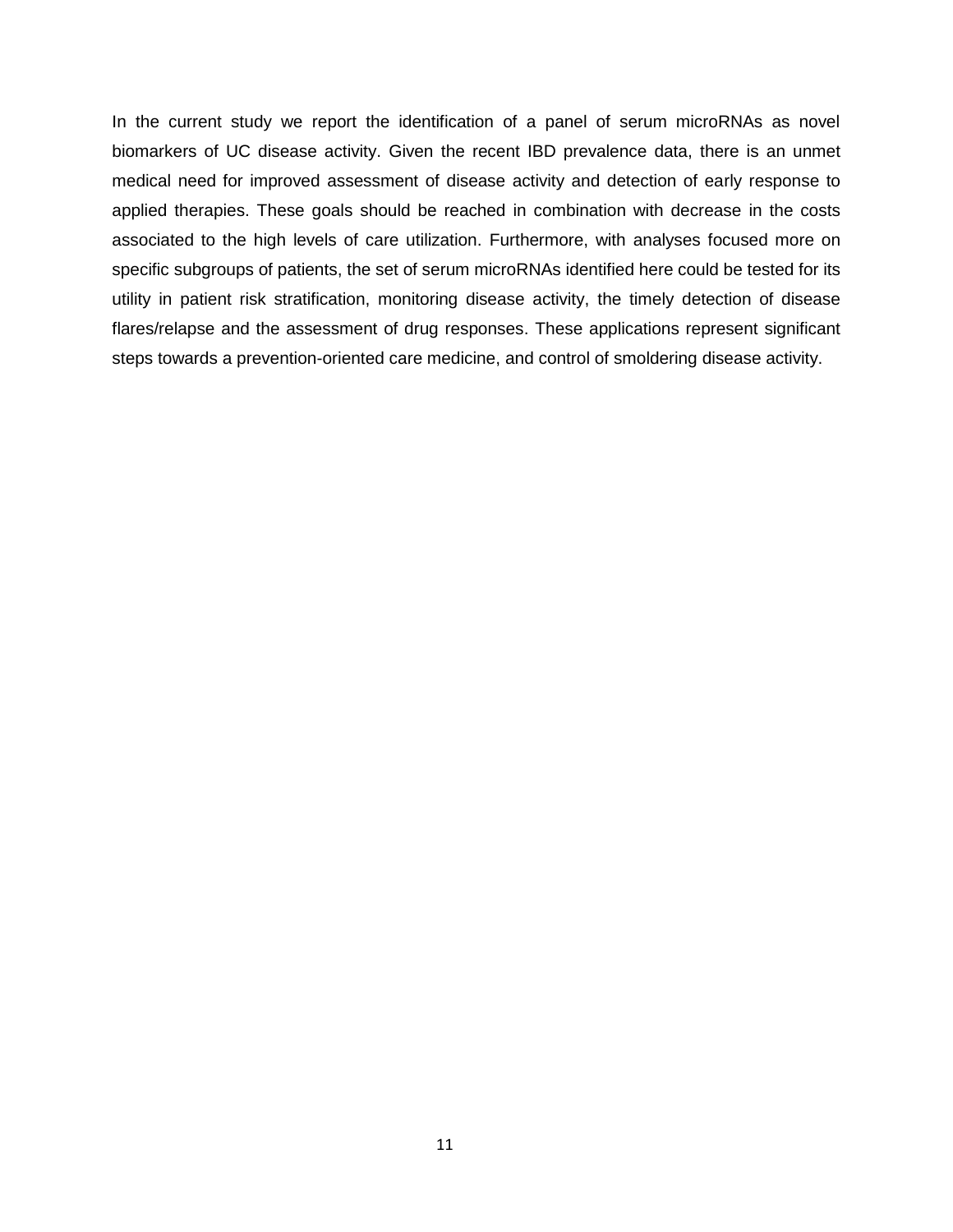# **References**

- *1.* Xavier R, Podolsky D. Unravelling the pathogenesis of inflammatory bowel disease. *Nature.* 2007;448:427‐434.
- *2.* Baumgart D, Carding S. Inflammatory bowel disease: cause and immunobiology. *Lancet*. 2007;369:1627‐1640.
- *3.* Molodecky NA, Soon IS, Rabi DM, et al. Increasing incidence and prevalence of the inflammatory bowel diseases with time, based on systematic review. *Gastroenterology*. 2012;142:46‐54.e42;quiz e30.
- *4.* Kappelman M, Rifas‐Shiman S, Kleinman K, et al. The prevalence and geographic distribution of Crohn's disease and ulcerative colitis in the United States. Clinical gastroenterology and hepatology: the official clinical practice journal of the American Gastroenterological Association. 2007;5:1424‐1429.
- *5.* Loftus CG, Loftus EV, Jr., Harmsen WS, et al. Update on the incidence and prevalence of Crohn's disease and ulcerative colitis in Olmsted County, Minnesota, 1940‐2000. *Inflamm Bowel Dis*. 2007;13:254‐261.
- *6.* Solem CA, Loftus Jr EV, Fletcher JG, et al. Small‐bowel imaging in Crohn's disease: a prospective, blinded, 4‐way comparison trial. *Gastrointes Endosc*. 2008;68:255‐266.
- *7.* Crama‐Bohbouth G, Pena AS, Biemond I, et al. Are activity indices helpful in assessing active intestinal inflammation in Crohn's disease? *Gut*. 1989;30:1236‐1240.
- *8.* Iskandar HN, Ciorba MA. Biomarkers in inflammatory bowel disease: current practices and recent advances. *Transl Res*. 2012;159:313‐325.
- *9.* Lewis JD. The utility of biomarkers in the diagnosis and therapy of inflammatory bowel disease. *Gastroenterology*. 2011;140:1817‐1826.e2.
- *10.* Pepys MB, Hirschfield GM. C‐reactive protein: a critical update. *J Clin Invest*. 2003;111:1805‐1812.
- *11.* Saverymuttu SH, Hodgson HJ, Chadwick VS, et al. Differing acute phase responses in Crohn's disease and ulcerative colitis. *Gut*. 1986;27:809‐813.
- 12. Solem CA, Loftus EVJ, Tremaine WJ, et al. Correlation of C-reactive protein with clinical, endoscopic, histologic, and radiographic activity in inflammatory bowel disease. *Inflamm Bowel Dis*. 2005;11:707‐712.
- *13.* Linskens RK, Van Bodegraven AA, Schoorl M, et al. Predictive value of inflammatory and coagulation parameters in the course of severe ulcerative colitis. *Dig Dis Sci*. 2001;46:644‐ 648.
- *14.* Schoepfer AM, Beglinger C, Straumann A, et al. Fecal Calprotectin More Accurately Reflects Endoscopic Activity of Ulcerative Colitis than the Lichtiger Index, C‐reactive Protein, Platelets, Hemoglobin, and Blood Leukocytes. *Inflamm Bowel Dis*. 2013;19:332‐ 341.
- *15.* Guo H, Ingolia NT, Weissman JS, et al. Mammalian microRNAs predominantly act to decrease target mRNA levels. *Nature.* 2010;466:835‐840.
- *16.* Cho WCS. MicroRNAs in cancer from research to therapy. *Biochim Biophys Acta*‐*Rev Ca.* 2010;1805:209‐217.
- *17.* van Rooij E, Olson EN. MicroRNA therapeutics for cardiovascular disease: opportunities and obstacles. *Nat Rev Drug Discov*. 2012;11:860‐872.
- *18.* Baltimore D, Boldin MP, O'Connell RM, et al. MicroRNAs: new regulators of immune cell development and function. *Nat Immunol*. 2008;9:839‐845.
- *19.* Hatziapostolou M, Polytarchou C, Aggelidou E, et al. An HNF4α‐miRNA inflammatory feedback circuit regulates hepatocellular oncogenesis. *Cell.* 2011;147:1233‐1247.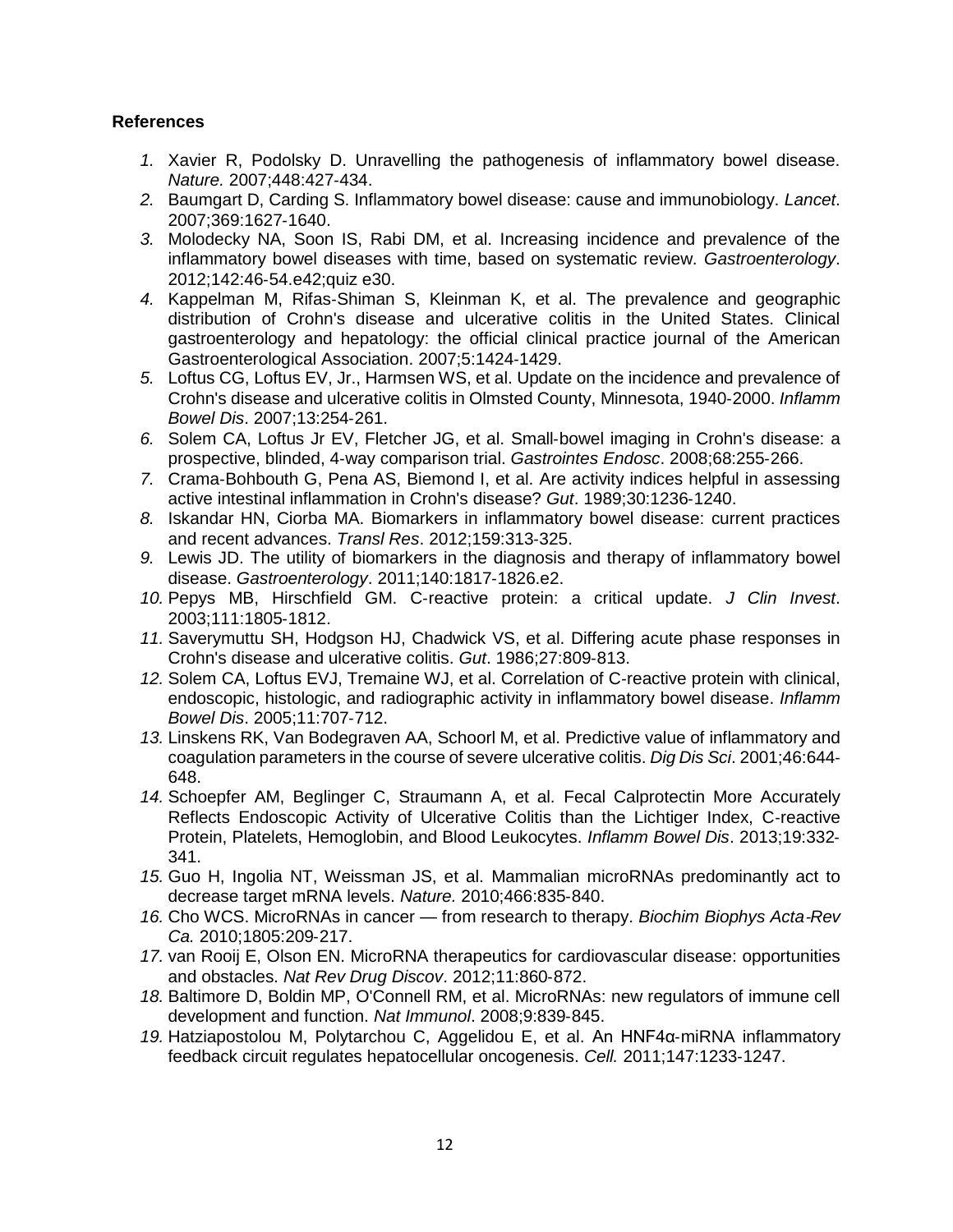- *20.* Koukos G, Polytarchou C, Kaplan JL, et al. MicroRNA‐124 regulates STAT3 expression and is down‐regulated in colon tissues of pediatric patients with ulcerative colitis. *Gastroenterology*. 2013;145:842‐852.e2.
- *21.* Wu F, Zikusoka M, Trindade A, et al. MicroRNAs are differentially expressed in ulcerative colitis and alter expression of macrophage inflammatory peptide‐2α. *Gastroenterology.*  2008;135:1624‐1635.e24.
- *22.* Mitchell PS, Parkin RK, Kroh EM, et al. Circulating microRNAs as stable blood‐based markers for cancer detection. *Proc Natl Acad Sci U S A.* 2008;105:10513‐10518.
- *23.* Kosaka N, Iguchi H, Ochiya T. Circulating microRNA in body fluid: a new potential biomarker for cancer diagnosis and prognosis. *Cancer Sci*. 2010;101:2087‐2092.
- *24.* Wang G‐K, Zhu J‐Q, Zhang J‐T, et al. Circulating microRNA: a novel potential biomarker for early diagnosis of acute myocardial infarction in humans. *Eur Heart J*. 2010;31:659‐ 666.
- *25.* Kumar P, Dezso Z, MacKenzie C, et al. Circulating miRNA biomarkers for alzheimer's disease. *PLoS ONE*. 2013;8:e69807.
- *26.* Schroeder KW, Tremaine WJ, Ilstrup DM. Coated oral 5‐aminosalicylic acid therapy for mildly to moderately active ulcerative colitis. A randomized study. *N Engl J Med.* 1987;317:1625‐1629.
- *27.* Schwarzenbach H, Nishida N, Calin GA, et al. Clinical relevance of circulating cell‐free microRNAs in cancer. *Nat Rev Clin Oncol*. 2014;11:145‐156.
- 28. Creemers EE, Tijsen AJ, Pinto YM. Circulating microRNAs: novel biomarkers and extracellular communicators in cardiovascular disease? *Circ Res*. 2012;110:483-495.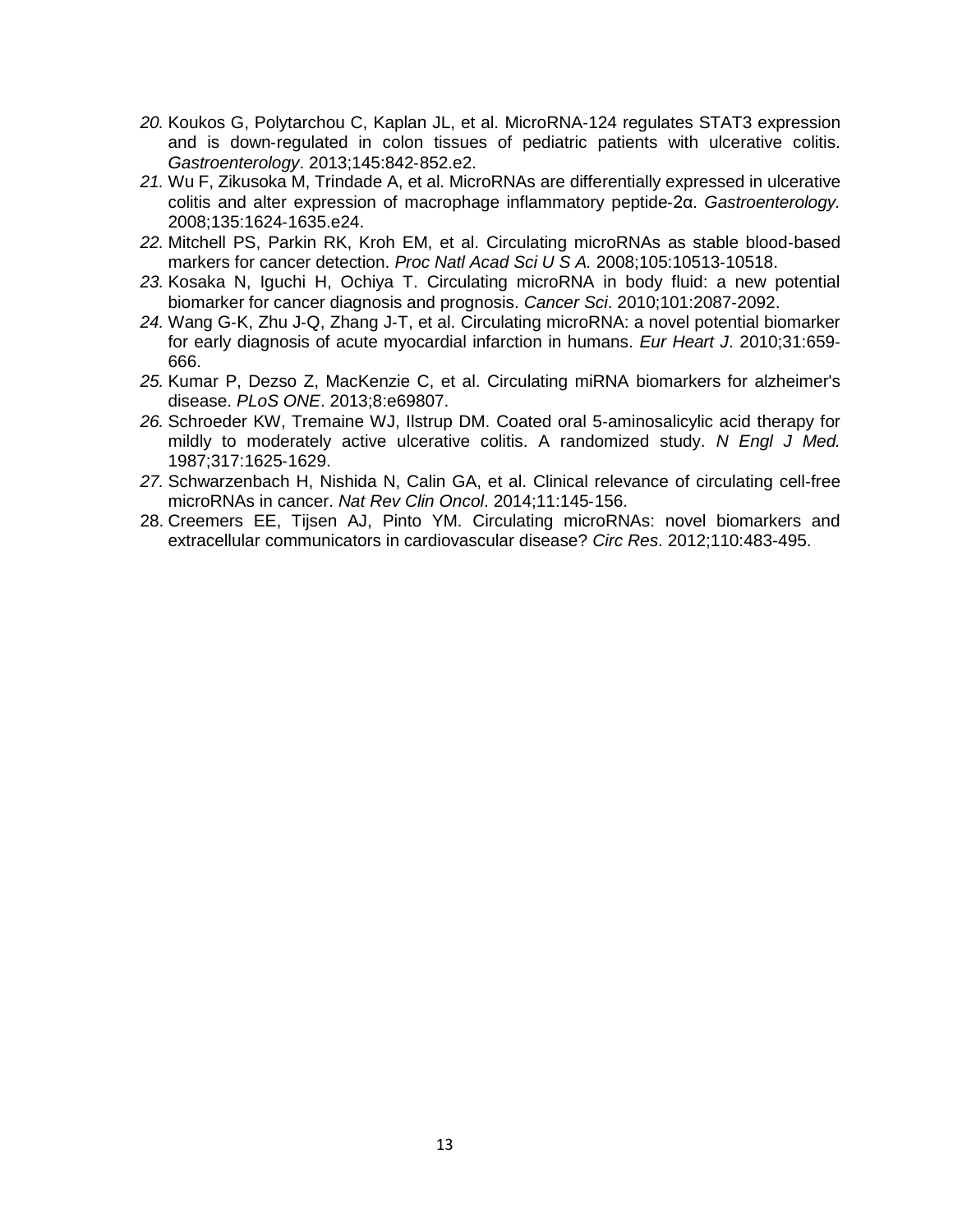|                         | Control (n=21) |             |          | $UC$ (n=46)  |           |           |
|-------------------------|----------------|-------------|----------|--------------|-----------|-----------|
|                         | <b>Total</b>   | F           | M        | <b>Total</b> | F         | M         |
| Gender                  |                | 62%         | 38%      |              | 39%       | 61%       |
| Age (years)             | $33\pm8$       | 33±8        | $35 + 8$ | $38 + 12$    | $42 + 14$ | $36 + 11$ |
| <b>Disease Duration</b> | $\bf{0}$       | $\mathbf 0$ | $\bf{0}$ | 8±3          | 8±6       | 9±8       |
| <b>Smoking</b>          | 21%            | 16%         | 28%      | 11%          | 11%       | 11%       |
| <b>Fistulas</b>         | 0%             | 0%          | 0%       | 4%           | 0%        | 7%        |
| <b>Strictures</b>       | 0%             | 0%          | 0%       | 0%           | 0%        | 0%        |
| <b>Surgery</b>          | 0%             | 0%          | 0%       | 15%          | 11%       | 18%       |

**Table I. Demographic and clinical characteristics of healthy controls and UC patients.**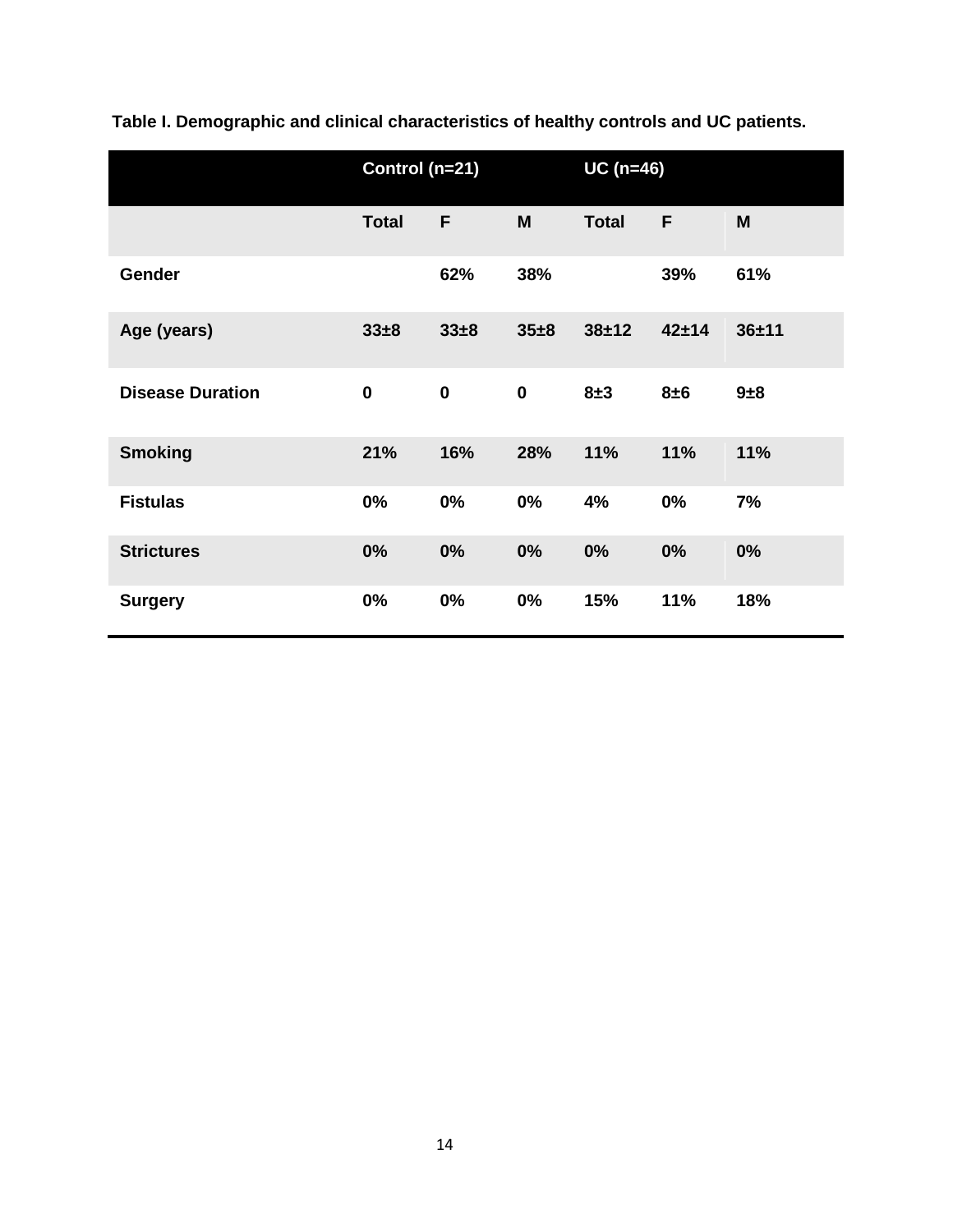|                         | Active (N=24) |          | Inactive (N=22) |           |  |
|-------------------------|---------------|----------|-----------------|-----------|--|
|                         | F             | M        | F               | M         |  |
| Gender                  | 42%           | 58%      | 33%             | 67%       |  |
| Age (yrs)               | 41±13         | $34\pm9$ | $42 + 15$       | $38 + 12$ |  |
| <b>Disease Duration</b> | 9±5           | 6±6      | 6±6             | 11±9      |  |
| <b>Smoking</b>          | 0%            | 14%      | 25%             | 7%        |  |
| <b>Fistulas</b>         | 0%            | 7%       | 0%              | 7%        |  |
| <b>Strictures</b>       | 0%            | 0%       | 0%              | 0%        |  |
| <b>Surgery</b>          | 20%           | 21%      | 0%              | 7%        |  |

**Table II. Demographic and clinical characteristics of active and inactive UC patients.**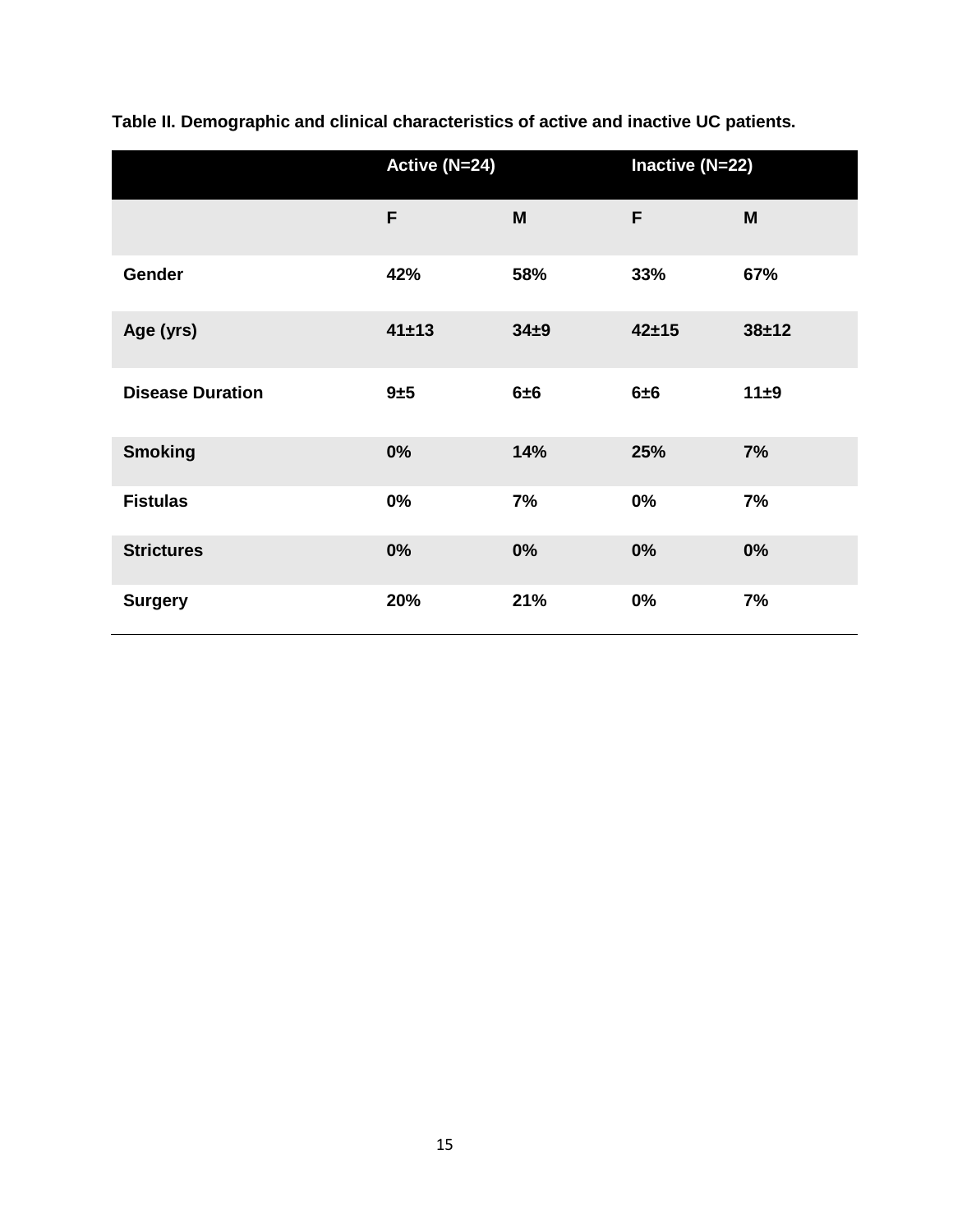**Figures**



**Figure 1. The levels of circulating microRNAs significantly differ in UC patients compared to healthy subjects. A.** Heatmap of circulating microRNAs in UC patients (n=46) and healthy donors (n=21). The Heatmap represents the relative levels of microRNAs as assessed using the Nanostring platform. **B.** Circulating microRNAs with diagnostic value. Serum microRNAs with statistically different levels between healthy donors and UC patients. Data are represented as mean values ± s.e.m. \* *P* <0.05, \*\* *P* <0.01, Student's *t* test.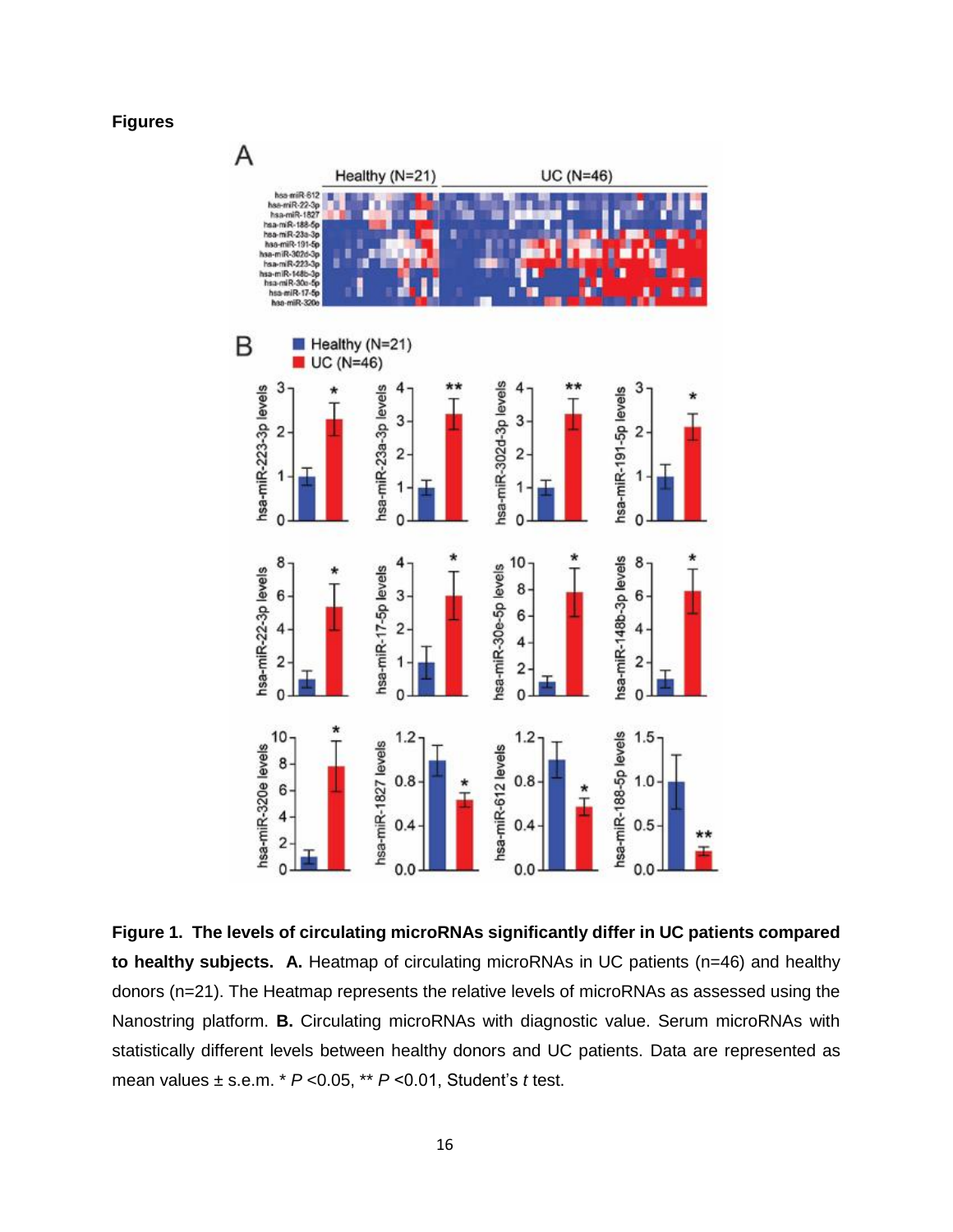

**Figure 2. Circulating microRNAs as a prognostic tool. A.** Circulating microRNAs with prognostic value. Serum microRNAs with statistically different levels between active (N=24) and inactive (N=22) UC patients. **B.** CRP levels in the same patients. Data are represented as mean values ± s.e.m. \* *P* <0.05, \*\* *P* <0.01, Student's *t* test. ns, non significant.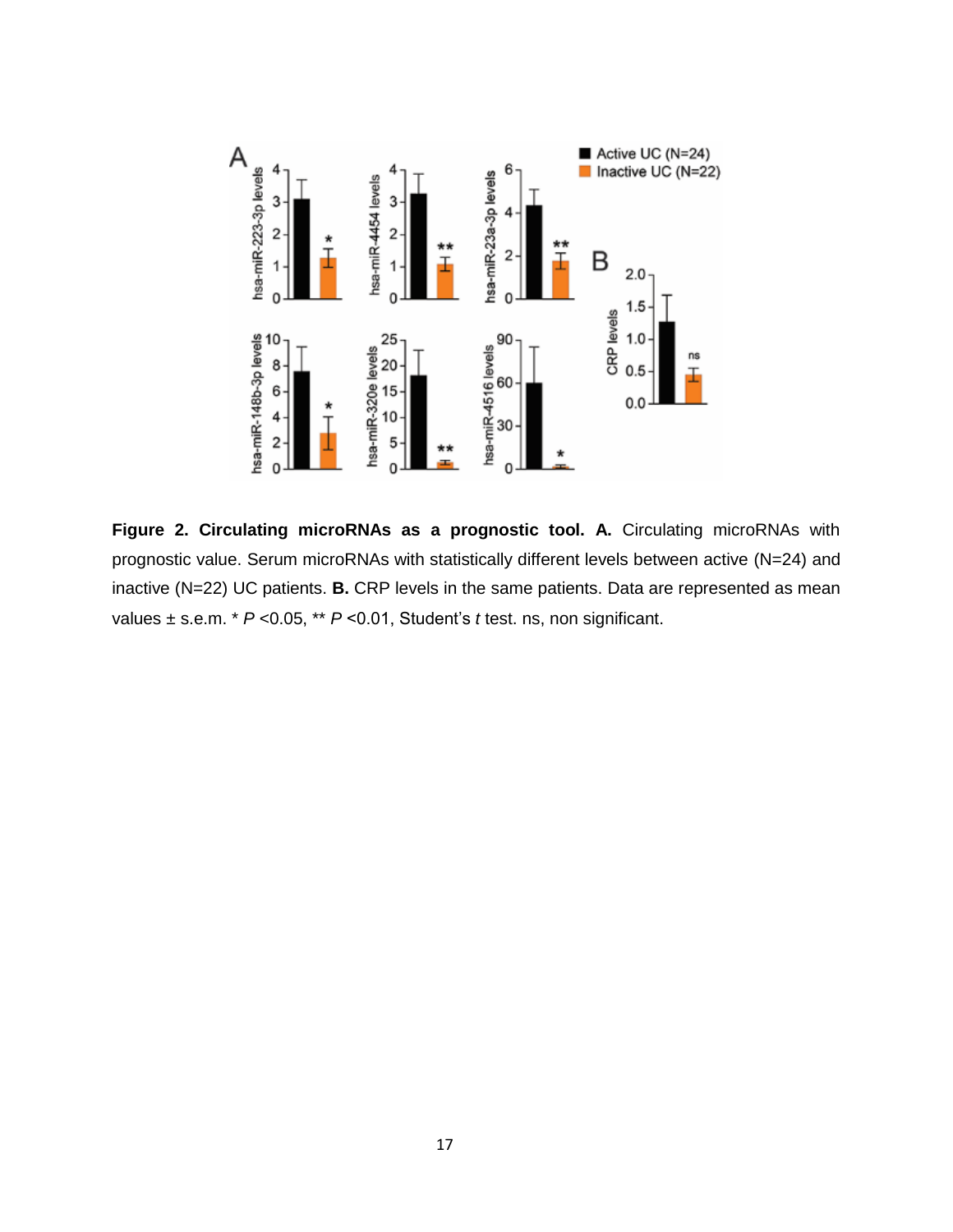

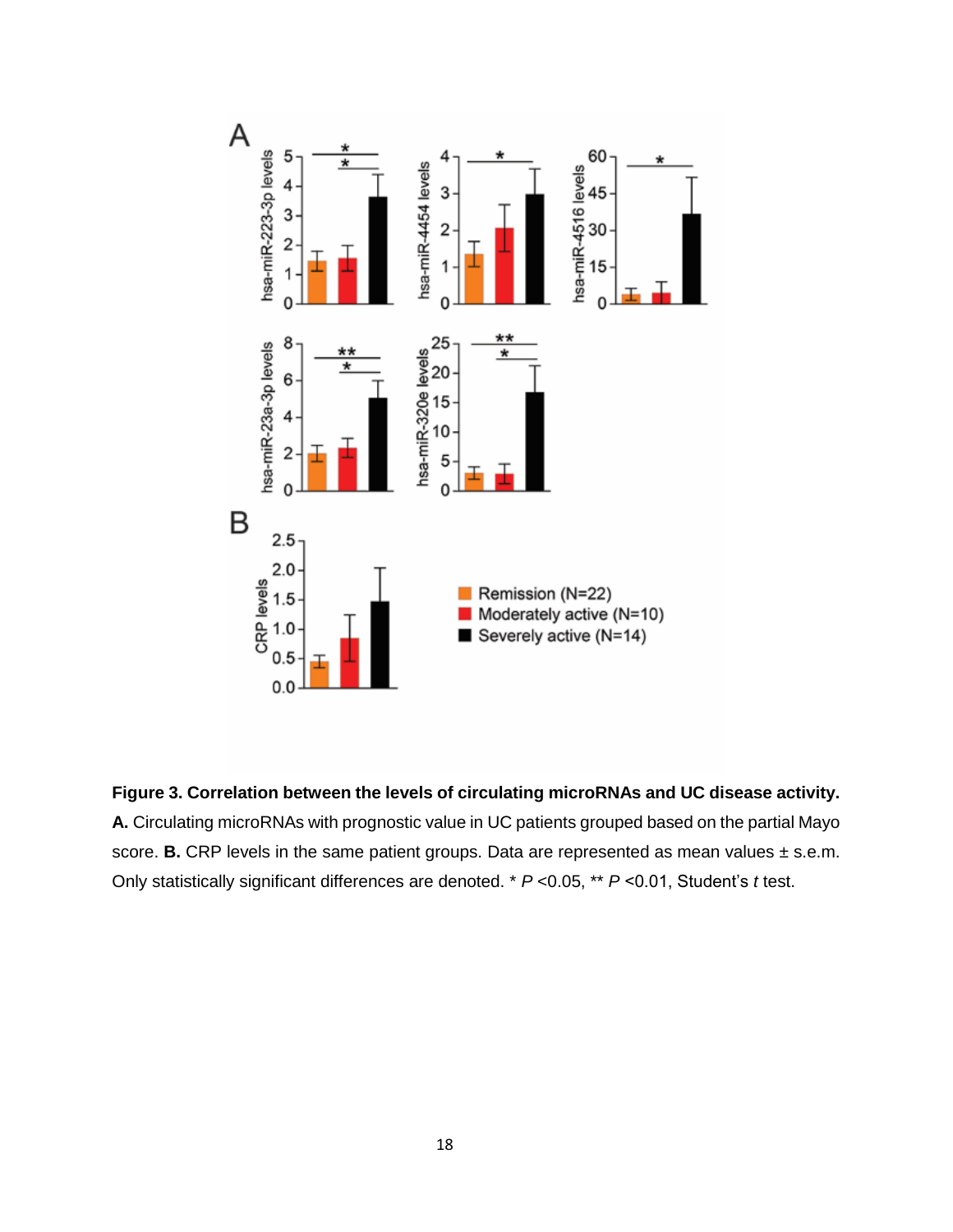

**Figure 4. Correlation of circulating microRNAs and CRP with partial Mayo score in active and inactive UC patients. A.** Spearman correlation analysis of the four microRNAs with prognostic value in active and inactive UC patients. **B.** Spearman correlation analysis of CRP in the same patients UC patients. ANOVA (*P*).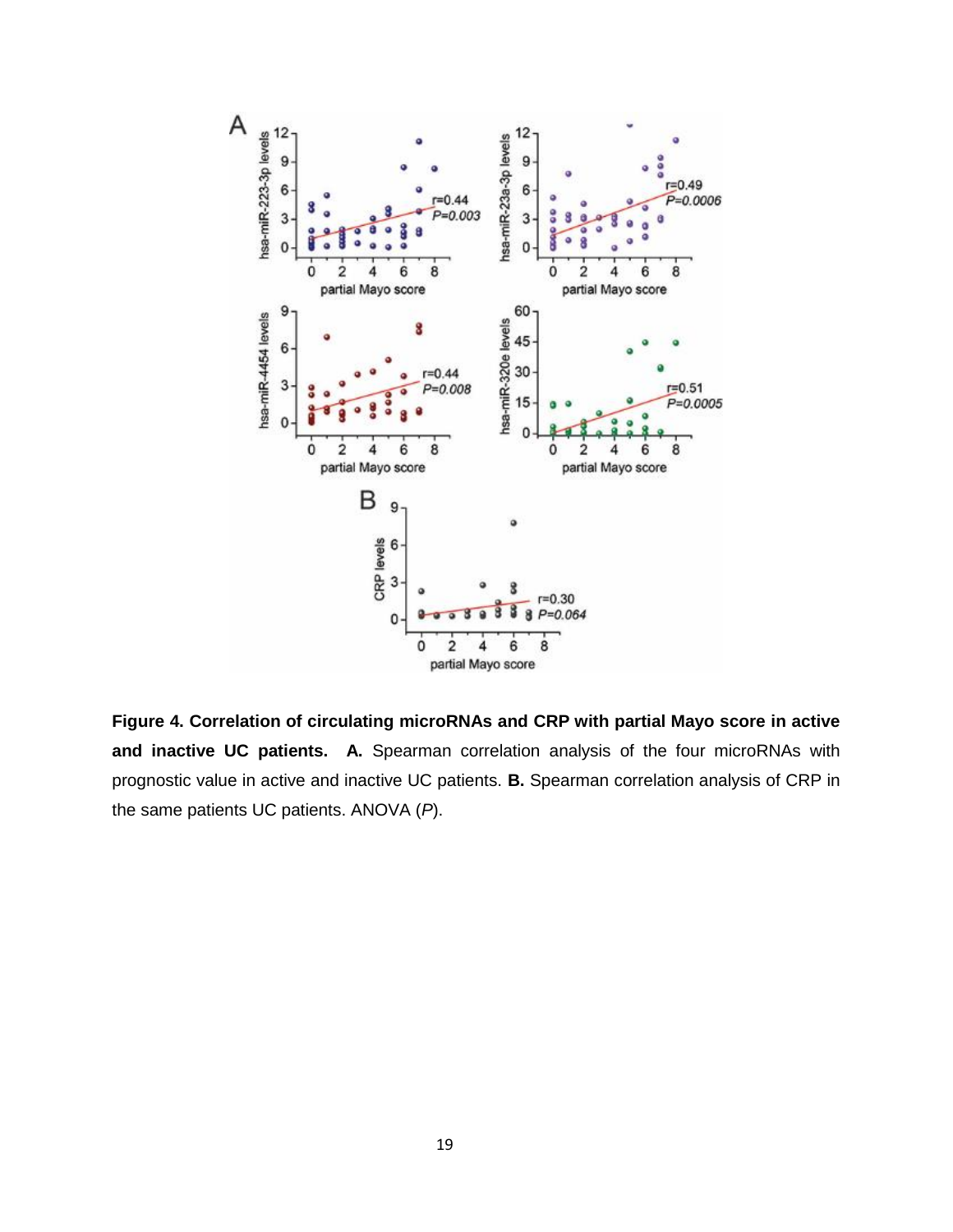